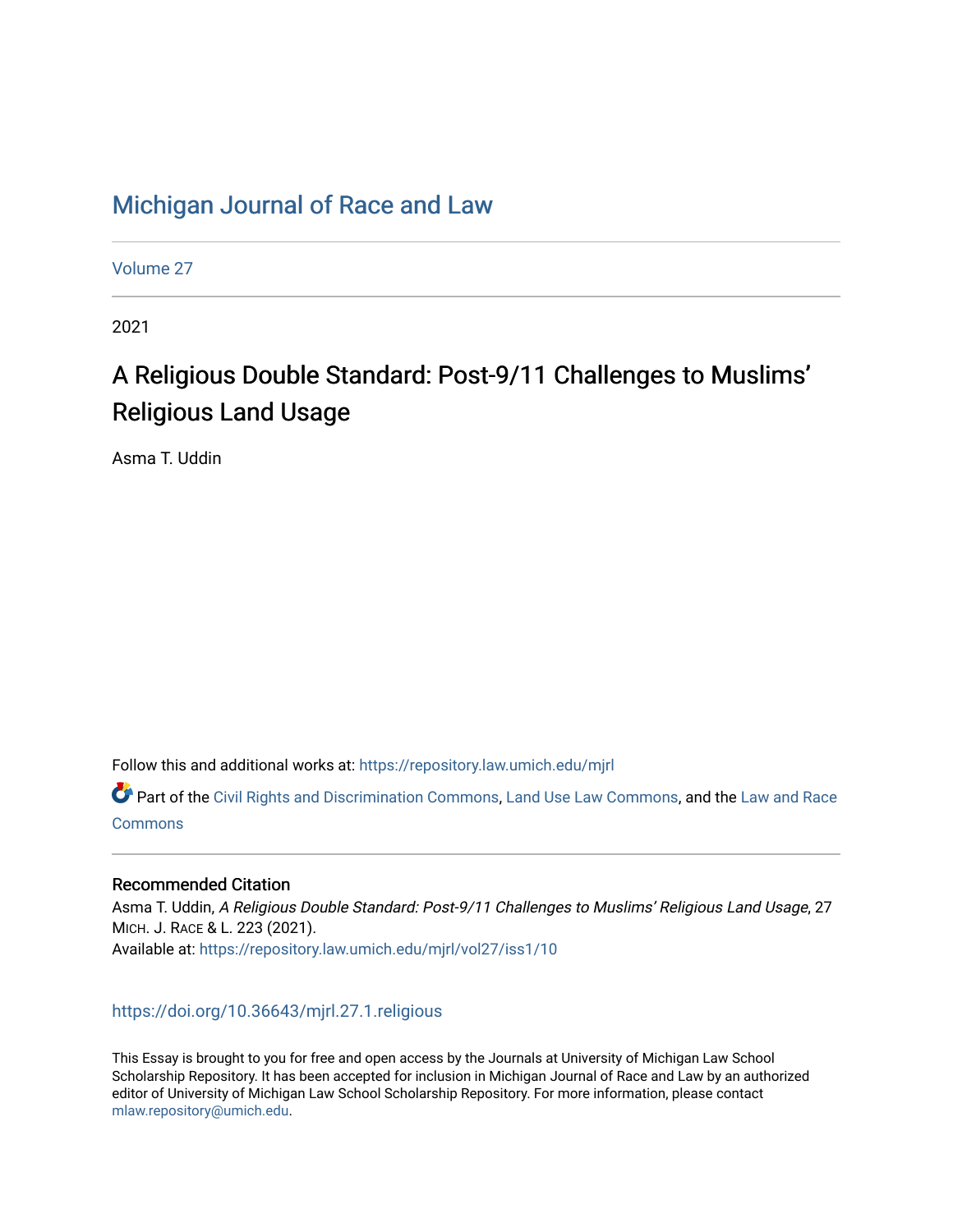## A RELIGIOUS DOUBLE STANDARD: POST-9/11 CHALLENGES TO MUSLIMS' RELIGIOUS LAND USE

### *Asma T. Uddin*

Muslims in the United States face real limits on their religious freedom. Numerous influential individuals and organizations even posit that Islam is not a religion and that, therefore, Muslims do not have rights to religious freedom. The claim is that Islam is a political ideology that is intent on taking over the country and subverting Americans' constitutional rights. This narrative has gained momentum since the attacks of September 11, 2001 and continues to be amplified and disseminated by a well-funded cadre of anti-Muslim agitators. One area where its effects can be seen clearly is in religious land use, where a concerted effort to deprive Muslims of basic rights frustrates the aims and principles of the Religious Land Use and Institutionalized Persons Act (RLUIPA).<sup>1</sup>

#### "ISLAM IS NOT A RELIGION"

Many politicians and other leaders have publicly claimed that Islam is something other than a religion and that Muslims are not protected by religious freedom guarantees under U.S. law. For example, Jody Hice, U.S. Representative from Georgia's 10th District, once argued: "Most people think Islam is a religion, it's not. It's a totalitarian way of life with a religious component."2 Based on this assessment, Hice argued that "[Islam] is a complete geo-political structure and, as such, does not deserve First Amendment protection."3

Similarly, John Bennett, a Republican lawmaker in the Oklahoma state legislature, said in 2014, ". . . Islam is not even a religion. It's a social political system that uses a deity to advance its agenda of global conquest."4 Former Florida congressmen, Allen West, has said "Islam is a totalitarian theocratic political ideology; it is not a religion. It has not been a religion

<sup>1. 42</sup> U.S.C. 2000cc(a) (2006).

<sup>2.</sup> Jane C. Timm*, GOP Candidate Jody Hice in 2011: "Most People Think Islam Is a Religion, It's Not*,*"* MSNBC (June 24, 2014), http://www.msnbc.com/msnbc/gop-jodyhice-islam-doesnt-deserve-first-amendment-protections.

<sup>3</sup>*. Id.*

<sup>4.</sup> Chris Branch, *State Rep. John Bennett Stands by Anti-Islam Comments: "Islam Is Not Even A Religion*,*"* THE HUFFINGTON POST (Sep. 22, 2014), https://www.huffingtonpost.com/2014 /09/22/oklahoma-john-bennett-islam\_n\_5863084.html.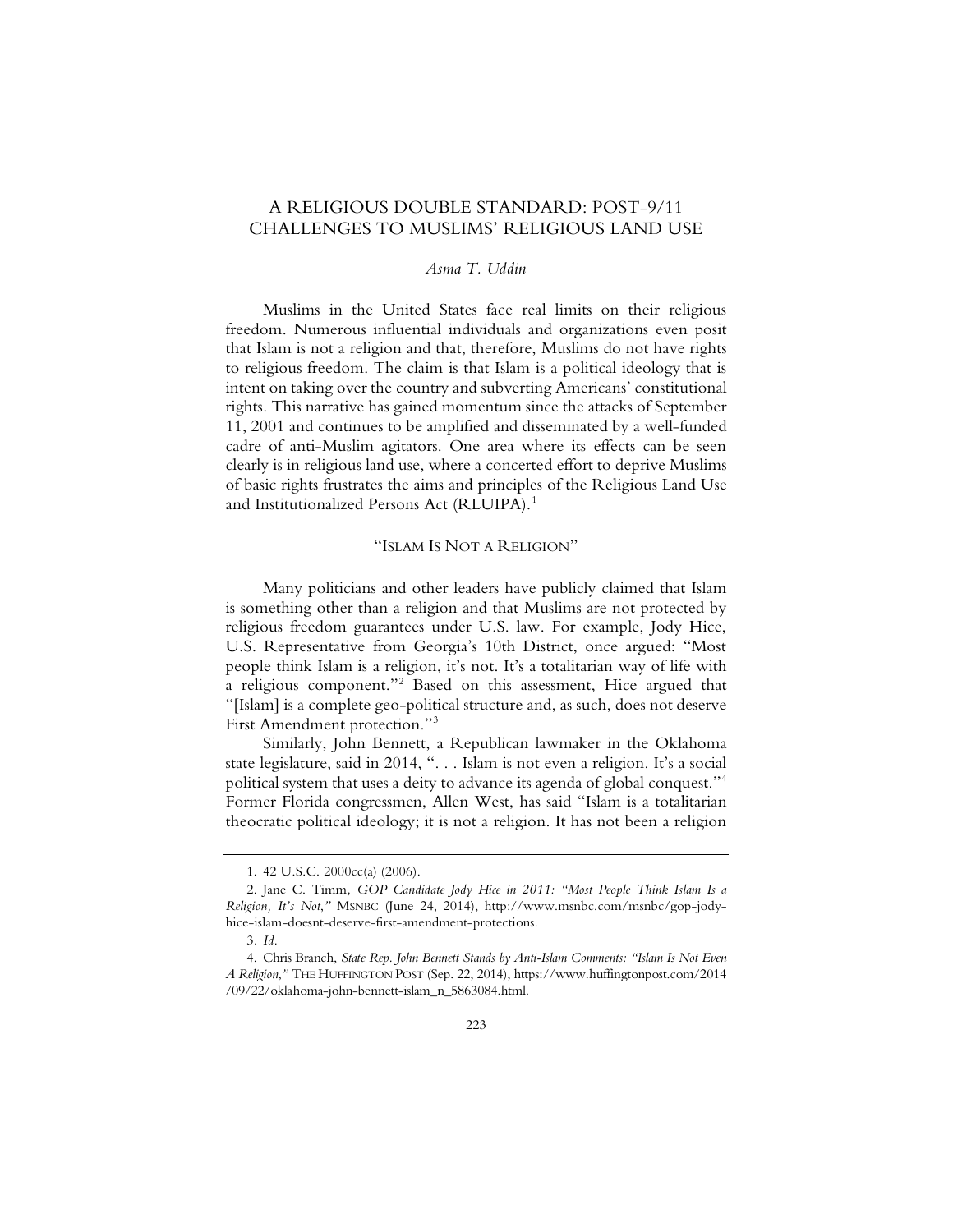since 622 A.D."<sup>5</sup> In 2015, former assistant U.S. attorney, Andrew C. McCarthy wrote in the *National Review*, "When we discuss 'Islam,' it should be assumed that we are talking about both a religion and a politicalsocial ideology … 'Islam' … should be understood as conveying a belief system that is not merely, or even primarily, religious."6 Retired Lt. General William "Jerry" Boykin, a former advisor to Ted Cruz's 2016 presidential campaign, has stated that Islam "should not be protected under the First Amendment."7

In 2016, former national security adviser, Michael Flynn, said that "Islam is a political ideology . . ." that ". . . hides behind being a religion."8 In 2017, then-White House aide, Sebastian Gorka could not unequivocally state that Islam is a religion; when asked by Steven Inskeep of NPR, "Does the president believe Islam is a religion?" Gorka failed to give a direct answer, instead opining, "This is not a theological seminary. This is the White House. We aren't going to get into theological debates."<sup>9</sup>

In a January 2018 press release, state senator of South Dakota, Neal Tapio, a Republican running for the U.S. House of Representatives, questioned whether the First Amendment applies to Muslims.<sup>10</sup> In July 2019, when the former Colorado Senate President, John Andrews, addressed a crowd of over a thousand at the Western Conservative Summit, he stated unequivocally that "the simplistic approach of simply granting unconditional 'freedom of religion' to a religion that doesn't believe in freedom—and never doubt me, Islam does not—that approach is civilizational suicide, friends."11

8. Political Animal, *"Islam Is Not a Religion": The Real Reason Michael Flynn's Appointment Is Ominous*, WASH. MONTHLY (Nov. 25, 2016), https://washingtonmonthly.com/2016/11 /25/the-real-reason-michael-flynns-appointment-is-ominous-islam-is-not-a-religion/.

<sup>5.</sup> Asawin Suebsaeng, *Allen West's Muslim Hate Goes Well Beyond a Genocide Meme*, DAILY BEAST (Dec. 12, 2016), https://www.thedailybeast.com/allen-wests-muslim-hategoes-well-beyond-a-genocide-meme.

<sup>6.</sup> Andrew C. McCarthy, *Ben Carson and Islam*, NAT'L REV. (Sep. 21, 2015), http:// www.nationalreview.com/corner/424379.

<sup>7.</sup> Arnold R. Isaacs, *Meet the Radical Anti-Islam Conspiracy Theorists Advising Ted Cruz*, WASH. POST (Apr. 14, 2016), https://www.washingtonpost.com/posteverything/wp/2016 /04/14/meet-the-radical-anti-islam-conspiracy-theorists-advising-ted-cruz/?noredirect= on&utm\_term=.fe16a2b655e6.

<sup>9.</sup> Sarah Wildman, *A Top White House Aide Was Asked If Trump Thought Islam Was a Religion. He Refused to Answer*, VOX (Mar. 1, 2017), https://www.vox.com/world/2017/3 /1/14778756/white-house-trump-sebastian-gorka-islam-religion-anti-semitism.

<sup>10.</sup> Seth Tupper, *Tapio Questions Religious Freedom for Muslims*, RAPID CITY J. (Jan. 21, 2018), http://rapidcityjournal.com/news/local/tapio-questions-religious-freedom-formuslims/article\_a4e4532f-1b69-5b4d-9400-a70fb5028caa.html#tracking-source=hometop-story-1.

<sup>11.</sup> Justin Wingerter & Cory Gardner, *The Women's Vote and Religion: Western Conservative Summit Takeaways*, THE DENV. POST (July 14, 2019), https://www.denverpost.com/2019/07 /14/western-conservative-summit-trump-gardner/.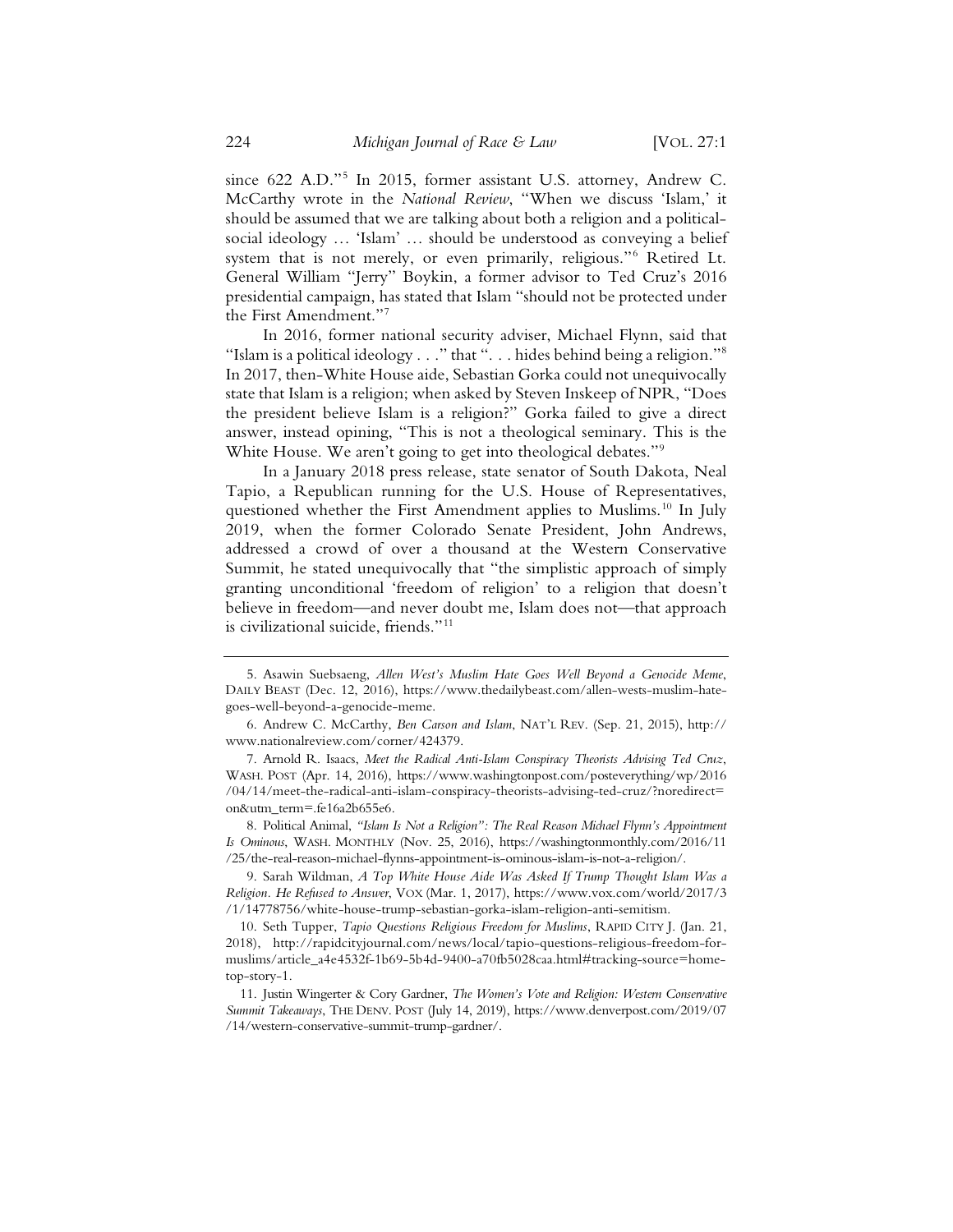These influential figures use many of the same words and phrases because they likely have the same source. In its report "Fear, Inc.: The Roots of the Islamophobia Network in America," the Center for American Progress identifies a group of highly active anti-Muslim agitators who have for the past decade influenced the national and international political conversation about Islam, its teachings, and its followers. Referring to these individuals as "misinformation experts," the report describes their extensive sources of funding and the media enablers who help amplify their message.<sup>12</sup>

The individuals highlighted in the report include, among others, Pamela Geller and Robert Spencer, the co-founders of the Stop Islamization of America (SIOA) organization.<sup>13</sup> The group stokes fears about a supposed Islamic conspiracy to take over America and deprive Americans of the fundamental rights safeguarded by the United States Constitution.<sup>14</sup>

The Center for Security Policy (CSP), run by Frank Gaffney, also insists on the existence of an overpowering Islamic threat to an American democracy.15 In May 2018, CSP's senior vice president for policy, Fred Fleitz, was named chief of staff for then-President Trump's National Security Council.<sup>16</sup> Fleitz has in the past claimed that Muslim communities in America are susceptible to a "radical worldview that wants to destroy modern society, create a global caliphate and impose sharia law on everyone on Earth."<sup>17</sup>

Both SOIA and CSP structure their initiatives to limit Muslims' religious rights, including Muslims' access to legal protections for religious land use. SOIA helped instigate mass protests against the construction of

/?noredirect=on&utm\_term=.5f0b3debbed1.

17*. Id.*

<sup>12</sup>*. See generally* Wajahat Ali et al, *Fear, Inc.: The Roots of the Islamophobia Network in America*, CTR. FOR AM. PROGRESS (Aug. 26, 2011), https://www.americanprogress.org /issues/religion/reports/2011/08/26/10165/fear-inc/.

<sup>13</sup>*. Id.* at 37, 45.

<sup>14.</sup> Talal Ansari, *Anti-Muslim Bills Based on Conspiracy Theories Have Been Introduced in Two States*, BUZZFEED NEWS (Jan. 12, 2017, 5:14 PM), https://www.buzzfeednews.com /article/talalansari/two-new-anti-sharia-bills.

<sup>15.</sup> Peter Beinart, *The Denationalization of American Muslims*, THE ATLANTIC (Mar. 19, 2017), https://www.theatlantic.com/politics/archive/2017/03/frank-gaffney-donald-trumpand-the-denationalization-of-american-muslims/519954.

<sup>16.</sup> Abigail Hauslohner, *New NSC Chief of Staff Is from Group That Believes Muslims Are Plotting to Take Over U.S*., WASH. POST (May 30, 2018), https://www.washingtonpost.com /news/post-nation/wp/2018/05/30/new-national-security-council-chief-of-staff-comesfrom-a-group-that-believes-muslims-are-plotting-to-take-over-america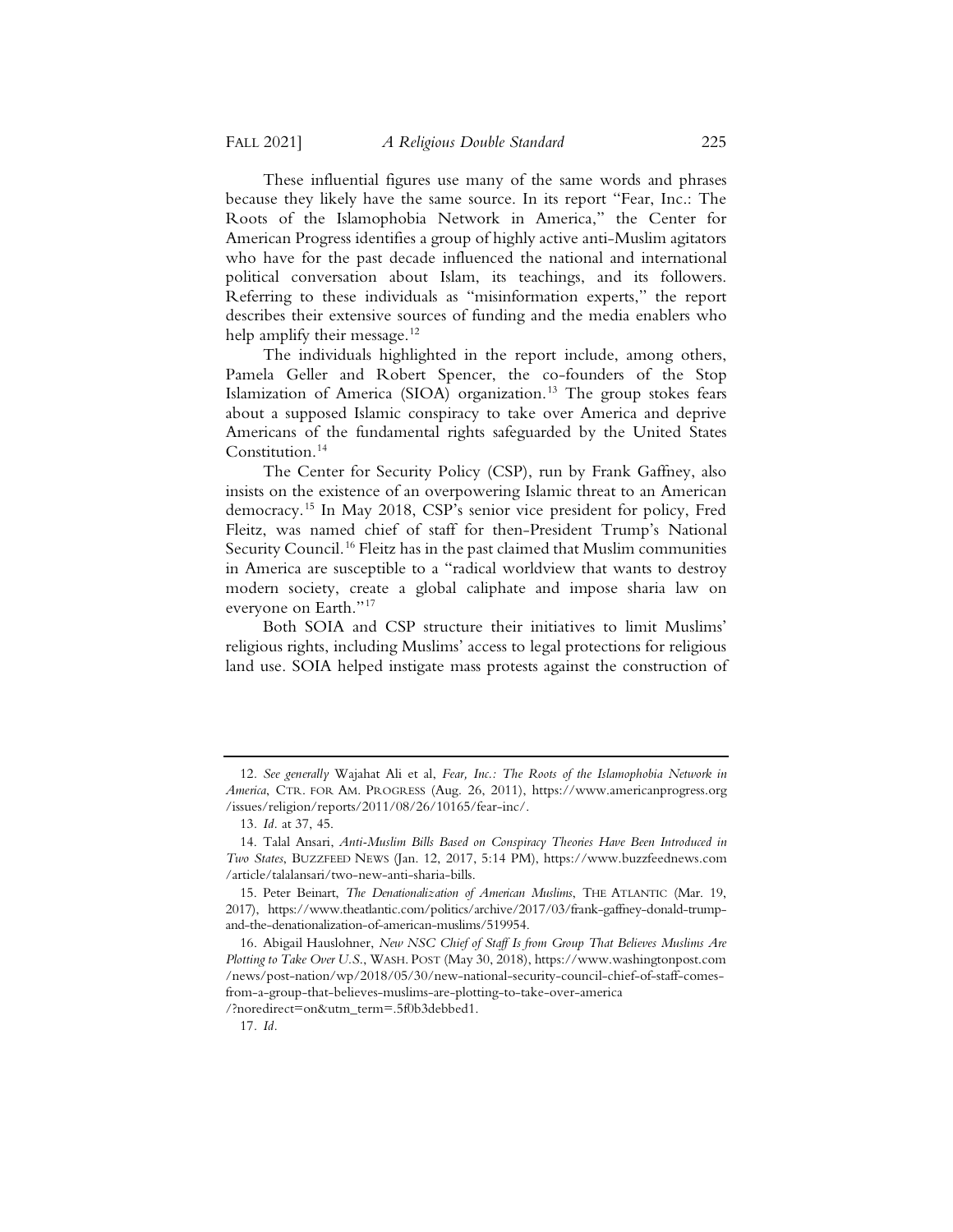an Islamic cultural center near the site of the 9/11 attacks.<sup>18</sup> Although the center was referred to by its leaders as "Park51," Geller falsely dubbed it "Ground Zero Mosque."19 She concocted a theory that the center represented the threat of Muslim domination and then used that theory to organize an extensive and enduring campaign against it.<sup>20</sup> In the end, SOIA succeeded and plans for the building were abandoned. $^{21}$ 

CSP, for its part, has published, "Mosques in America: A Guide to Accountable Permit Hearings and Continuing Citizen Oversight." The guidebook instructs concerned citizens on how to disrupt the zoning process without exposing their true motives: "[c]oncerned citizens must learn to express questions and reservations in a manner appropriate to the relevant civic forum's purpose."<sup>22</sup> It also discourages readers from "expressing alarm as hysteria" as that could be "used to characterize the entire oversight effort as racially biased and ignorant."23

CSP's and others' efforts to hinder Muslims' religious land use have been successful. There is widespread resistance to the construction or expansion of mosques.<sup>24</sup> Even plans to build Muslim cemeteries have been met with fierce resistance.<sup>25</sup> In each case, the resistance is based on the idea—stoked by the 9/11 attacks—that Islam is a dangerous political ideology, and that Muslims are aggressors intent on taking over the United States.

#### POST-9/11 CHALLENGES TO MUSLIMS' RELIGIOUS LAND USE

The opposition to Muslims' mosque and cemetery projects remains prevalent despite RLUIPA's explicit protections for religious land use. In 2000, Congress unanimously passed RLUIPA with the support of a

<sup>18.</sup> CNN Wire Staff, *Protestors Descend on Ground Zero for Anti-Mosque Demonstration*, CNN (June 7, 2010), https://www.cnn.com/2010/US/06/06/new.york.ground.zero.mosque /index.html.

<sup>19</sup>*. Id.*

<sup>20</sup>*. Id.*

<sup>21.</sup> Ronda Kaysen, *Condo Tower to Rise Where Muslim Community Center Was Proposed*, N.Y. TIMES (May 12, 2017), https://www.nytimes.com/2017/05/12/realestate/muslimmuseum-world-trade-center.html.

<sup>22.</sup> KAREN LUGO, MOSQUES IN AMERICA: A GUIDE TO ACCOUNTABLE PERMIT HEARINGS AND CONTINUING CITIZEN OVERSIGHT 12 (2016), http://www.centerfor securitypolicy.org/wp-content/uploads/2016/12/Mosque\_in\_America.pdf.

<sup>23</sup>*. Id.* at 18.

<sup>24</sup>*. Nationwide Anti-Mosque Activity*, ACLU (May 2021), https://www.aclu.org/issues /national-security/discriminatory-profiling/nationwide-anti-mosque-activity.

<sup>25</sup>*. Muslim Cemetery Sparks Row in Texas Town of Farmersville*, BBC (July 20, 2015), https://www.bbc.com/news/world-us-canada-33599843.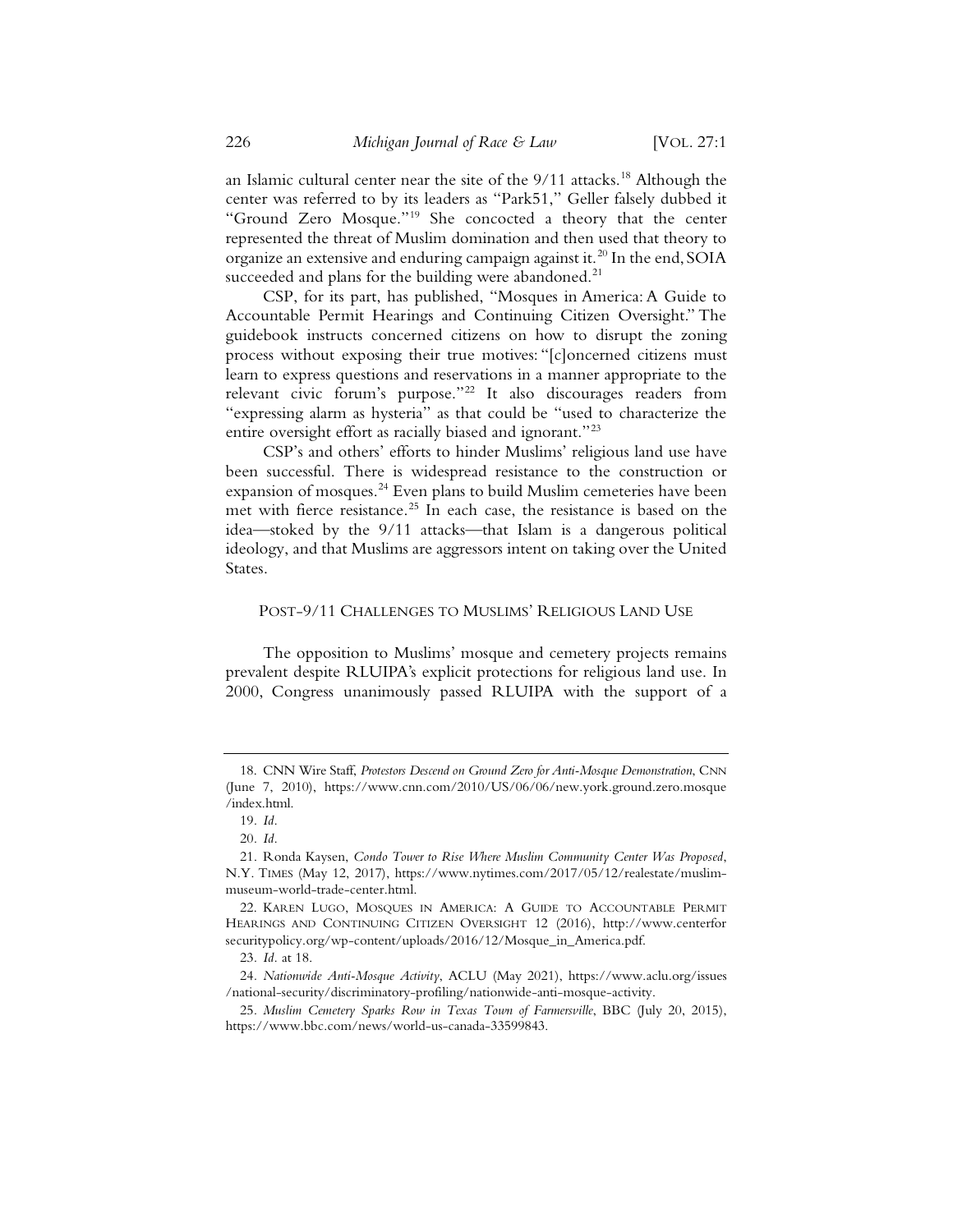religiously and ideologically diverse coalition.<sup>26</sup> RLUIPA's land use provisions incorporate constitutional principles based on the Free Exercise, Free Speech and Equal Protection Clauses.<sup>27</sup>

There are five sections on land use protections. Section 2(a) applies the strict scrutiny standard to the government's decisions about religious land use.<sup>28</sup> That is, if a government regulation substantially burdens religious exercise, the government must justify the law by showing that it had a "compelling interest" in limiting religious exercise and that there is no less restrictive way for the government to serve that interest without violating rights.<sup>29</sup>

Section 2(b)(1) requires that religious assemblies and institutions be treated at least as well as secular assemblies and institutions.<sup>30</sup> Section  $2(b)(2)$ emphasizes that the government also cannot discriminate between religions or religious denominations—for example, churches cannot be favored over mosques.<sup>31</sup> Section 2(b)(3) addresses scenarios where the government would want to unreasonably limit or completely exclude religious institutions from a particular area.<sup>32</sup> Taken together, these sections provide comprehensive protection for religious land use projects.

In passing the statute, Congress reviewed a wide array of evidence on state and local violations of religious land use laws, including statistical and anecdotal evidence, and detected a strong pattern of discrimination.<sup>33</sup> The discrimination, both overt and subtle, for the most part involved "new, small, or unfamiliar churches."34A House Report stated, "the motive is not always easily discernible, but the result is a consistent, widespread pattern of political and governmental resistance to a core feature of religious exercise: the ability to assemble for worship."35 What made this discrimination possible were the vague and inconsistent standards of zoning processes, leading to highly subjective decision-making. Land use regulators had complete discretion to reject or approve land use permits and otherwise implement zoning laws to their liking.

<sup>26.</sup> Eric Treene, *RLUIPA and Mosques: Enforcing a Fundamental Right in Challenging Times*, 10 FIRST AMEND. L. REV. 330, 340 (2012).

<sup>27</sup>*. Id.* at 341.

<sup>28. 42</sup> U.S.C. § 2000cc(a)(1) (2018).

<sup>29</sup>*. Id.*

<sup>30. 42</sup> U.S.C. § 2000cc(b)(1) (2018).

<sup>31. 42</sup> U.S.C. § 2000cc(b)(2) (2018).

<sup>32</sup>*. See* 42 U.S.C. § 2000cc(b)(3) (2018).

<sup>33. 146</sup> CONG. REC. 16,698-99 (2000) (Joint Statement of Senator Hatch and Senator Kennedy on the Religious Land Use and Institutionalized Persons Act of 2000); H.R. REP. NO. 106-219, pt. 5, at 18-24 (1999).

<sup>34</sup>*. See* 146 Cong. Rec. S7,774 (2000).

<sup>35.</sup> H.R. REP. No. 106-219, at 24 (1999).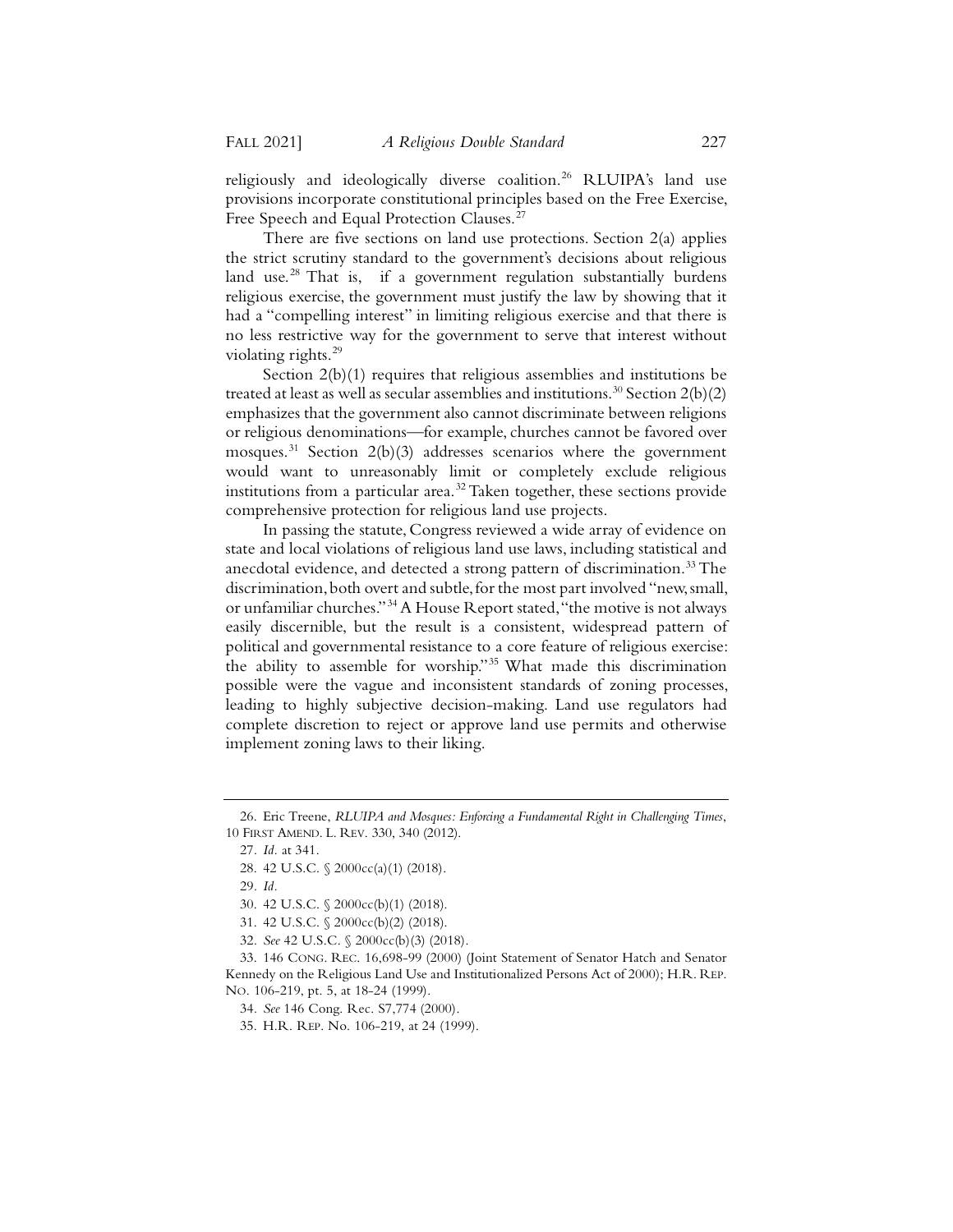RLUIPA was passed less than a year before the 9/11 attacks. As a result, when Congress was reviewing the evidence, Muslim communities were barely on its radar.<sup>36</sup> But that context changed drastically after 9/11. In RLUIPA's first ten years, 14% of RLUIPA investigations conducted by the Department of Justice (DOJ) involved Muslim institutions.<sup>37</sup>

SOIA's campaign against Park51 heightened this opposition. In the period between 2010 and 2016, 40% of all DOJ RLUIPA investigations involved Muslim groups<sup>38</sup>—an especially startling statistic if one considers that Muslims make up only an estimated 1.1% of the American population.39

Park 51 catapulted mosque construction to national and international headlines.<sup>40</sup> To this day, mosque projects face years of delays as residents raise a litany of complaints and concerns. The case of the Islamic Center of Murfreesboro (ICM) in Murfreesboro, Tennessee is particularly illustrative.

In 2010, a Murfreesboro lawyer argued in court that ICM should be denied religious land use protections because Islam is not a religion. Several politicians first gave life to this bizarre claim outside of court. Lou Ann Zelenik, a local Republican Party chair and candidate for the U.S. House of Representatives, founded her campaign on anti-Islamic rhetoric.<sup>41</sup> On June 14, 2010, she denounced the planned mosque as "an Islamic training center," saying that it is not a *bona fide* religious institution but instead had a political mission "to fracture the moral and political foundation of Middle Tennessee."<sup>42</sup>

Echoing Zelenik's doubts about Islam's status as a religion, the Lieutenant Governor of Tennessee, Tom Ramsey, publicly questioned whether Islam is "actually a religion, or is it a nationality, way of life, cult,

<sup>36.</sup> Treene, *supra* note 26, at 343.

<sup>37</sup>*. Id.* at 345.

<sup>38.</sup> Jennifer Chambers, *Feds Target Religious Bias in Zoning Fights*, THE DETROIT NEWS (May 24, 2016, 11:32 PM), https://www.detroitnews.com/story/news/local/michigan/2016 /05/24/feds-target-religious-bias-zoning-fights/84881958/.

<sup>39.</sup> Besheer Mohamed, *New Estimates Show U.S. Muslim Population Continues to Grow*, PEW RES. CTR. (Jan. 3, 2018), https://www.pewresearch.org/fact-tank/2018/01/03/newestimates-show-u-s-muslim-population-continues-to-grow/.

<sup>40</sup>*. See* Finlo Rohrer, *The Battle Over the 'Ground Zero Mosque*,' BBC NEWS (Aug. 3, 2010), https://www.bbc.com/news/world-us-canada-10846716; *see also* Russell Goldman & Jake Tapper, *Islamic Center 'Ground Zero Mosque' Controversy Heats Up*, ABC NEWS (Aug. 19, 2010), https://abcnews.go.com/Politics/islamic-center-ground-mosque-controversyheats/story?id=11435030.

<sup>41</sup>*. See,* Travis Loller, *Tenn. Candidate Denounces Mosque Proposal*, ASSOCIATED PRESS (June 25, 2010), https://web.archive.org/web/20150329175257/http://www.highbeam.com/doc /1A1-D9GHVDE82.html.

<sup>42</sup>*. Id.*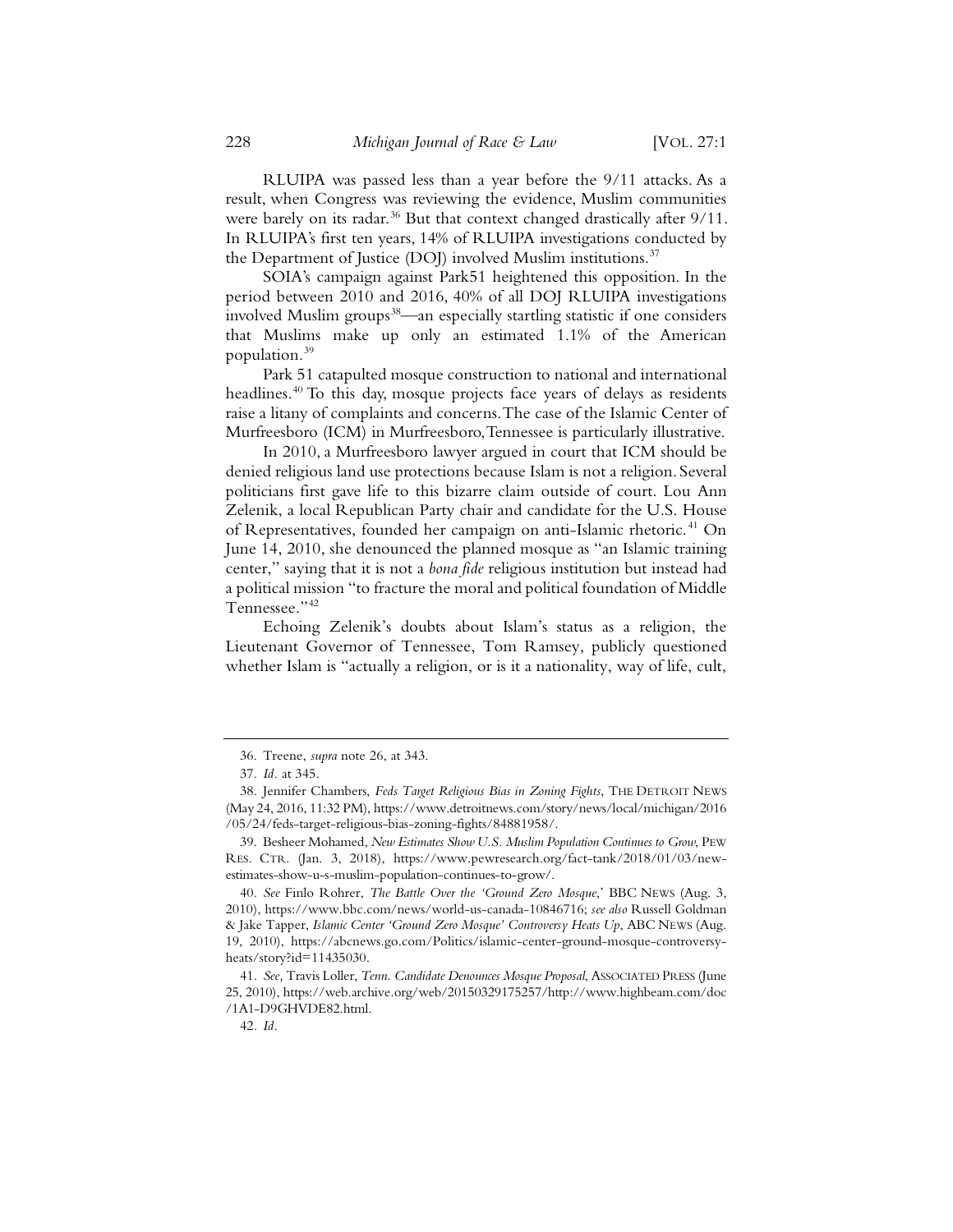or whatever you want to call it."43 Ramsey declared Islam "a violent political philosophy more than [a] peace-loving religion."44

In September 2010, four residents filed a lawsuit in chancery court to halt the building effort and nullify the construction permit. The plaintiffs laid out a litany of grievances. They claimed the planning commission had failed to give adequate notice of the meeting where the mosque plans were approved (though the commission had done nothing differently than usual with approving religious buildings).<sup>45</sup> The construction project elevated risks to county residents, they said (though the risks were unspecified).<sup>46</sup> And finally, the plaintiffs have been and will be irreparably harmed by the risk of terrorism created by the mosque's "proselytizing" and "Sharia practices."47 Because Islam is not a religion and ICM's practices did not constitute "religious exercise," the argument went, the mosque construction plans should not benefit from any of the county or federal laws that protected religious organizations.<sup>48</sup>

On September 27, 2010, the judge, Robert Corlew III, held a public hearing.<sup>49</sup> At the hearing, he gave an open platform to the plaintiffs' attorney, Joe Brandon, Jr. Brandon badgered his witnesses with, "Can you envision in your wildest dreams how something could be called a religion that promotes the abuse, physical abuse of women[?]"<sup>50</sup> and "If they practiced Sharia law would it still be your opinion that this is a religion?"51 He spent six days trying to persuade the court that Muslims deserved no religious liberty protections because "these are the same people who flew jets into the World Trade Center on 9/11."52

Fortunately, the arguments were unpersuasive—although the local court ruled against the mosque, the Tennessee appellate court overturned

<sup>43.</sup> Erik Schelzig, *Tenn. Gov Hopeful Questions If Islam Is A "Cult*.*"* SEATTLE TIMES (July 27, 2010, 2:47 PM), https://www.seattletimes.com/seattle-news/politics/tenn-gov-hopefulquestions-if-islam-is-a-cult/.

<sup>44</sup>*. Id.*

<sup>45.</sup> Golcyncki v. Rutherford Cnty. Reg'l Plan. Comm'n, No. 3:12-0737, 2012 WL 3917055 (M.D. Tenn. 2012).

<sup>46</sup>*. Id.*

<sup>47</sup>*. Id.*

<sup>48</sup>*. Id.*

<sup>49.</sup> Transcript of Unwelcome: The Muslims Next Door (CNN television broadcast Sept. 4, 2011), http://www.cnn.com/TRANSCRIPTS/1109/04/cp.01.html; *see also*  Fisher v. Rutherford Cty. Reg'l Planning Comm'n, No. M2012-01397-COA-R3-CV, 2013 WL 2382300, at \*1 (Tenn. Ct. App. May 29, 2013) (indicating that the hearing on the plaintiffs' motion for temporary injunctive relief began September 27, 2010).

<sup>50</sup>*. Id.*

<sup>51</sup>*. Id.*

<sup>52.</sup> Rachel Slajda, *TN Mosque Trial Continues: 'Your Honor, This Is a Circus*,*'* TALKING POINTS MEMO: MUCKRAKER (Oct. 21, 2010, 5:46 AM), https://talkingpointsmemo.com /muckraker/tn-mosque-trial-continues-your-honor-this-is-a-circus.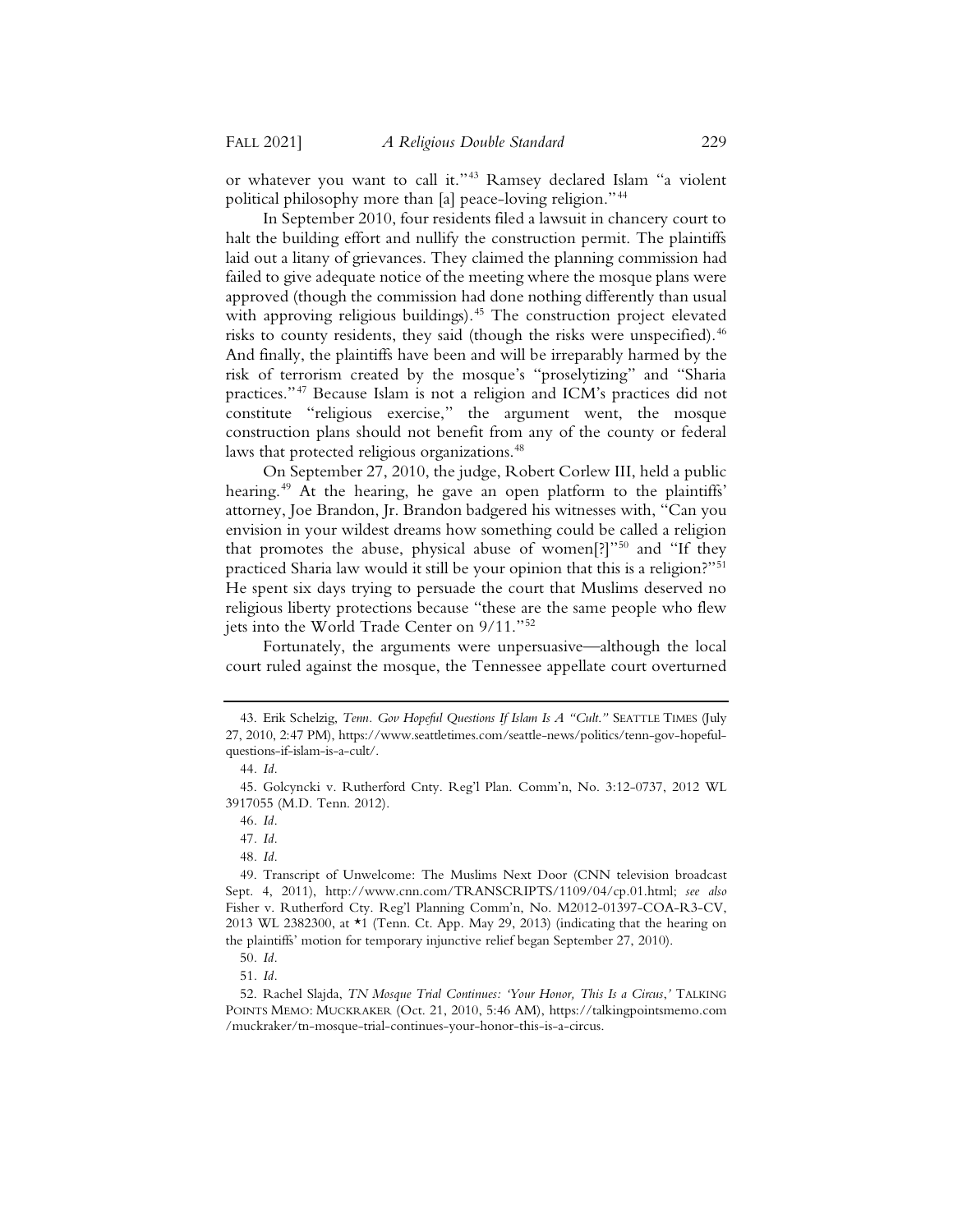the ruling and the mosque prevailed.<sup>53</sup> But that was after the DOJ stepped in and filed a brief explaining that "under the United States Constitution and other federal laws, it is uncontroverted that Islam is a religion, and a mosque is a place of religious assembly."54

Today, mosques face long approval processes, with public hearings dominated by hours of statements by residents expressing concerns about terrorism and "the role of mosques in terrorist training."55 They repeat Brandon's imagery of mosques as Trojan horses for terrorists. Neighborhood associations echo Pamela Geller when they assert that a mosque will subvert the Constitution of the United States.<sup>56</sup> These conspiracies center the assertion that Islam is not a religion. It is a political ideology or "cult" in opposition to everything Americans stand for.<sup>57</sup> Outside public sessions, where mosque organizers can respond to the opposition, objectors take to the street in loud and fiery protest.58

#### A RELIGIOUS DOUBLE STANDARD

In many of the mosque disputes, the opposition is clear about its target. The problem is Islam itself. They argue that even the most acclimated, Americanized Muslim clandestinely seeks to replace the U.S. Constitution with Islamic law. As *The New York Times* stated in 2010,

These local skirmishes make clear that there is now widespread debate about whether the best way to uphold America's democratic values is to allow Muslims the same religious freedom enjoyed by other Americans, or to pull away the welcome mat from a faith seen as a singular threat.<sup>59</sup>

American Muslims working on building mosques and other facilities for the Muslim community have learned not to expect a welcome mat. The

<sup>53.</sup> Bob Smietana, *Murfreesboro Mosque Fight Laid to Rest After Supreme Court Ruling*, RELIGION NEWS SERV. (June 3, 2014), https://religionnews.com/2014/06/03/murfreesboro-mosquefight-laid-rest-supreme-court-ruling/.

<sup>54.</sup> Brief for the United States of America as Amicus Curiae, Estes v. Rutherford Cty. Reg'l Planning Comm'n, No. 10cv-1443 (Tenn. Ch. Ct. 2010).

<sup>55.</sup> KATHLEEN E. FOLEY, NOT IN OUR NEIGHBORHOOD: MANAGING OPPOSITION TO MOSQUE CONSTRUCTION 8 (2010), http://www.ispu.org/wp-content/uploads/2016/08 /ISPU\_Not\_In\_Our\_Neighborhood\_Kathleen\_Foley-3.pdf.

<sup>56.</sup> Laurie Goodstein, *Across Nation, Mosque Projects Meet Opposition*, N.Y. TIMES (Aug. 12, 2010), https://www.nytimes.com/2010/08/08/us/08mosque.html.

<sup>57.</sup> Aymann Ismail, *The Mosque Wars*, SLATE (Sept. 11, 2021), https://slate.com/humaninterest/2021/09/september-11-new-mosques-islam-ground-zero.html.

<sup>58.</sup> Foley, *supra* note 55, at 8-9.

<sup>59.</sup> Goodstein, *supra* note 56.